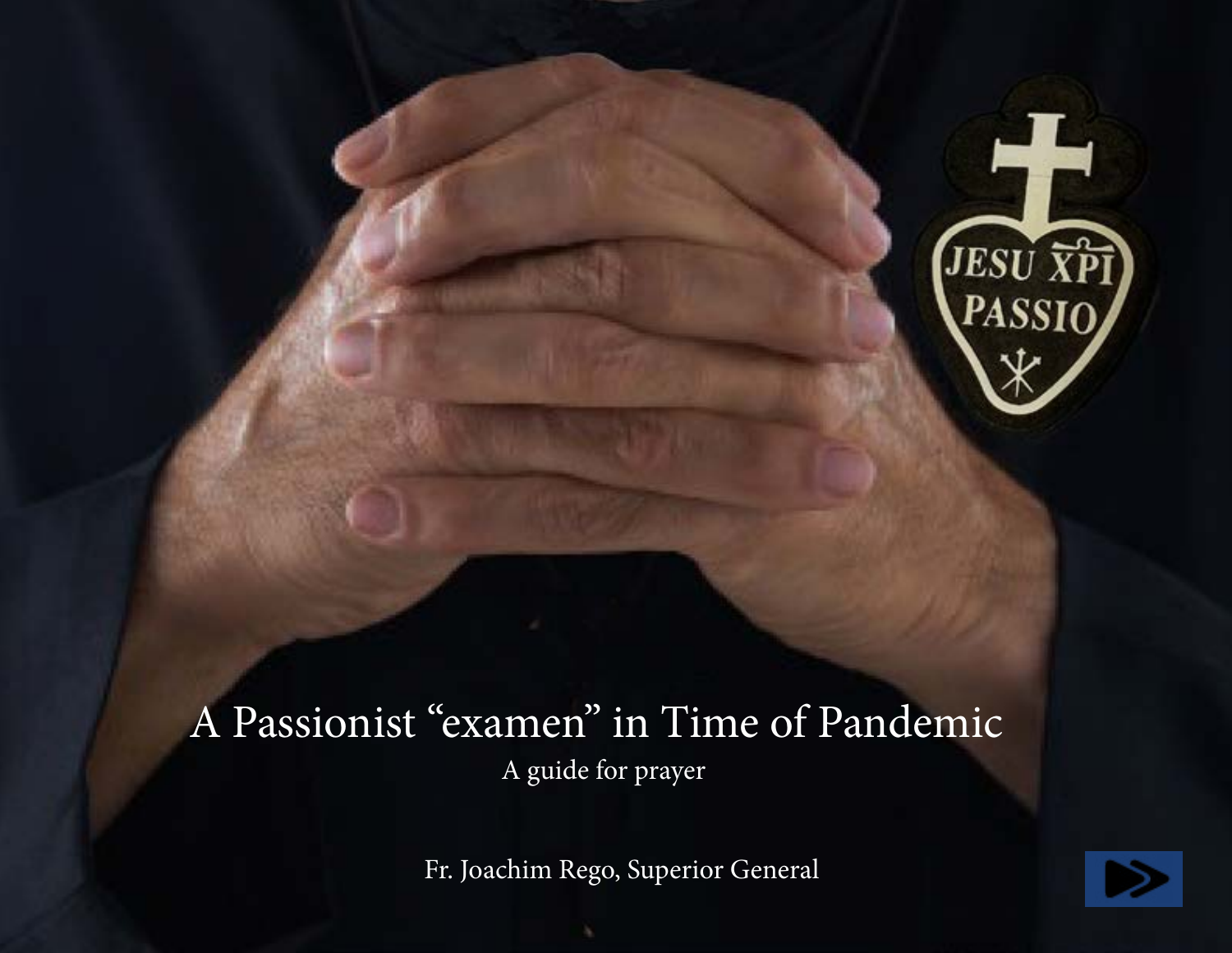The experience emanating from the Corona Virus pandemic has touched all our lives in the recent months and into the unforeseen future.

I would like to offer you, my brother Passionists, and all the Passionist Family, a reflective tool by which I invite you to engage in prayerful reflection - personally and with others.



The tool I offer you is called the **EXAMEN**.

The **examen (or examination of conscience)** is an ancient prayerful reflection technique practiced in the Church which can help us to see God's hand at work in our life's experience.

As we know, St Ignatius of Loyola popularized this technique as a key prayer which he recommended as a **daily examen**, i.e. prayerful reflection on the events of the day in order to detect God's presence and discern God's direction for us.

[I do realise that this form is more in the Jesuit tradition, than the form recommended by St. Paul of the Cross – which is **meditation**].

As we are journeying through this extraordinary time of the COVID-19 experience, I am suggesting this method of **examen** for your personal and shared prayer, holy conversation, faith sharing and mutual spiritual support: personally, with your local community, with your parish, in your ministry group, etc.

As we have seen, the COVID-19 makes no distinctions and has had a profound effect on us all (personally, spiritually, mentally, socially, economically, as a family…).

While yearning for our "normal" life as we knew it, we know that for every reflective person, life will not be the same as before because we have been challenged and changed by this experience – for good or for ill.

Nevertheless, life must be adapted and go on in what has been coined: the 'new normal' way.

We've all been through a lot: lockdown, self-isolation, quarantine, social distancing, hygiene practices with wearing masks and gloves, handwashing and sanitizing, testing, loss of business and jobs, life-changing plans, virtual online communications, and at-home education, work and worship.



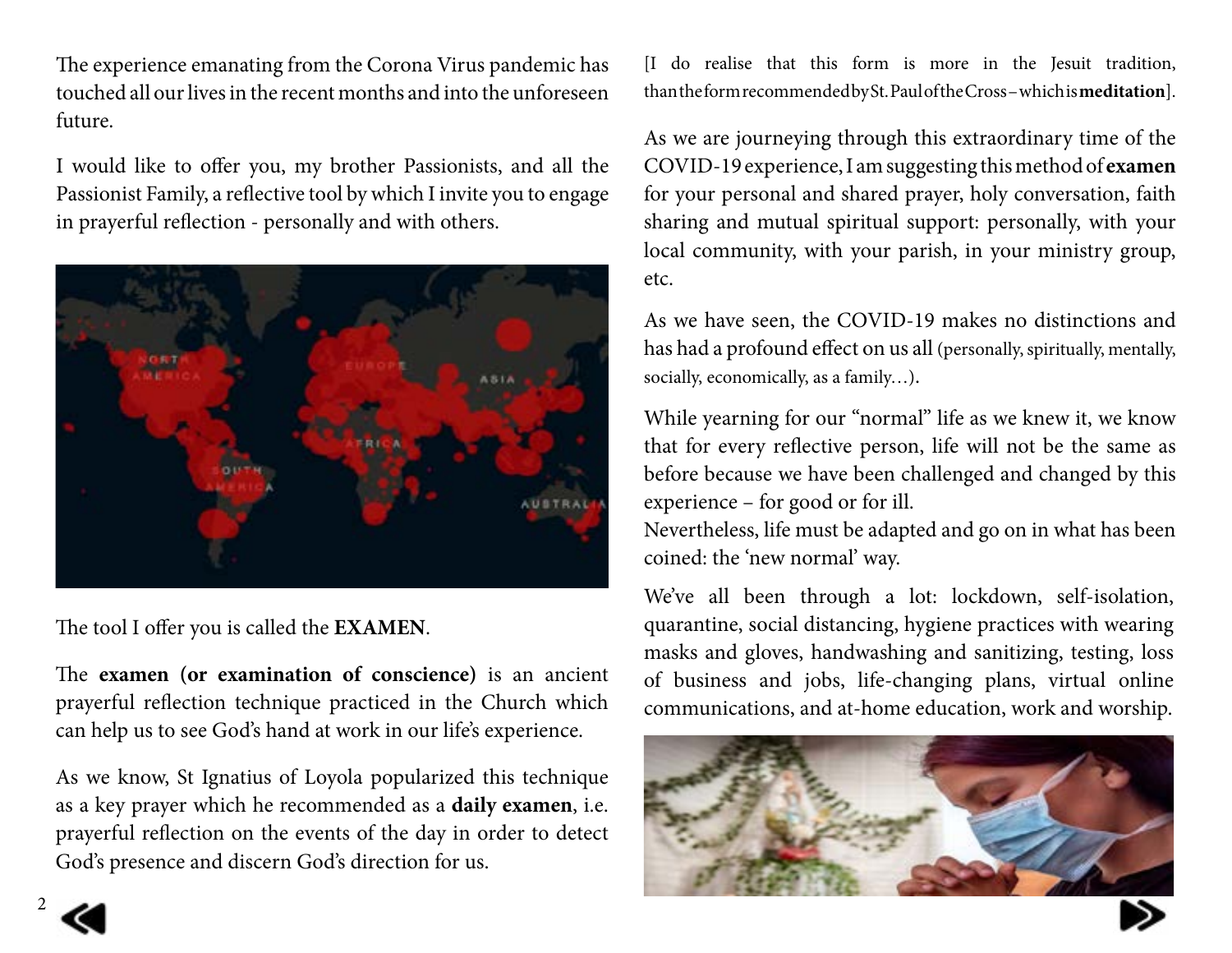#### **Please take time to reflect on:**

- *What has been my response in this situation?*
- *Have I tried to look for and discover the opportunities in the crisis?*
- *What have I learnt?*
- *Where did I sense and detect God's comforting and loving presence?*
- *How has this strengthened my faith?*
- *And how about those feelings of desolation, and confusion, and doubts, and pain?*



 Remember that this crisis came to the fore during the liturgical season of Lent and Holy Week and Easter when, as Passionist disciples we journey with Jesus, challenged by and in the hope of a deeper relationship with and commitment to him and his mission.

However, as it turned out, our church life during this time was unprecedented! Our churches were closed; we were left to our own devices for taking responsibility for **our prayer and spiritual life**, with the online streaming of liturgies.

What was my experience? Did I sense a desire and yearning within me for prayer? How did I respond? Did I genuinely miss "not going to church", partaking in the Eucharist with the community, and celebrating the sacraments? Has this given me a greater appreciation than mere 'obligation'?

## **From St. Paul of the Cross:**

•*"When you are alone in your room, take your crucifix, kiss its five wounds reverently, tell it to preach to you a little sermon, and then listen to the words of eternal life that it speaks to your heart…"*

•*"Holy Communion is the most efficacious means of uniting one's self to God… let your heart be a living tabernacle for Jesus. Visit Him often in this interior tabernacle, offering Him your homage, and the sentiments of gratitude with which divine love will inspire you."*

•*"Build an oratory within yourself, and there have Jesus on the altar of your heart. Speak to Him often while you are doing your work. Speak to Him of His holy love, of His holy sufferings and of the sorrows of most holy Mary."*



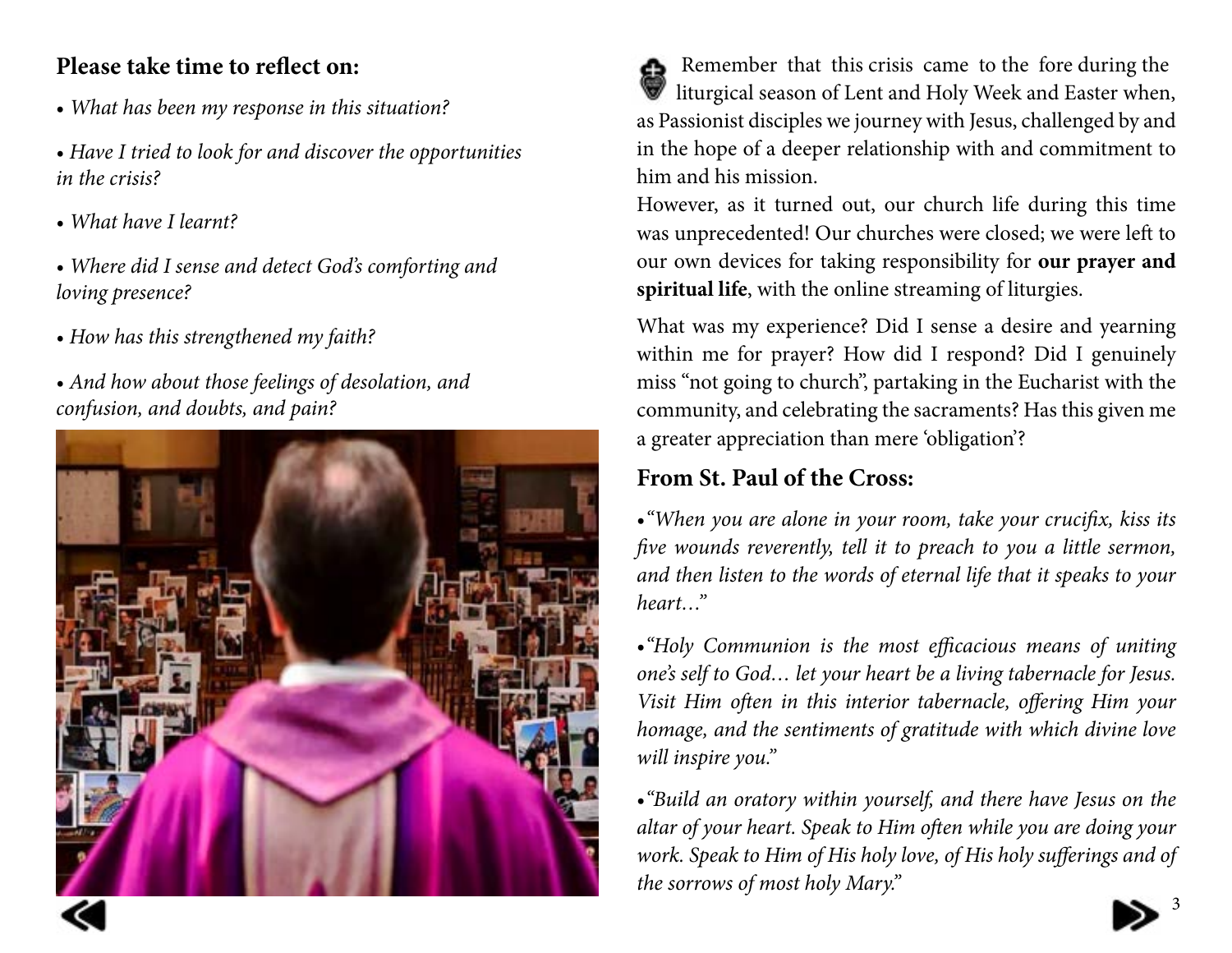People reacted in different ways during the 'lockdown' period to the 'sounds of silence' and the lack of the usual busyness. Further, for some, with no direct human contact with another, the loneliness was just too much to bear. For us Passionists, **silence** and **solitude** are precious gifts to cultivate, even when not alone.

**Silence** helps us **to hear deeper** and **to see more** than we normally do; it aids our **contemplation**. Did you come to see values and hear concerns at a deeper level which the experience of this crisis highlighted for you: such as solidarity, neighborliness, consumerism, unjust inequalities, self-sacrifice, relationships, connectedness with creation…? How has this affected you?

**Solitude**, on the other hand, is far from being solitary and lonely. Rather, it is about **aloneness** - 'being alone' with God, with myself and with others.

What was your experience during this time of a forced contemplative life? How did you cope? What did you discover about your relationship with God, with yourself and with others?

### **From St. Paul of the Cross:**

• *"Love silence and solitude even when in the midst of a crowd or when caught up in your work. Physical solitude is a good thing, provided that it is backed up by prayer and a holy life. But far better than this is solitude of the heart, the interior desert in which your spirit can become immersed in God."*

• *"Keep silence like a golden key which guards the great treasure of the other virtues that God put in you."*

• *"Love silence, internal and external solitude in choir and in your room. Be gentle with all."*